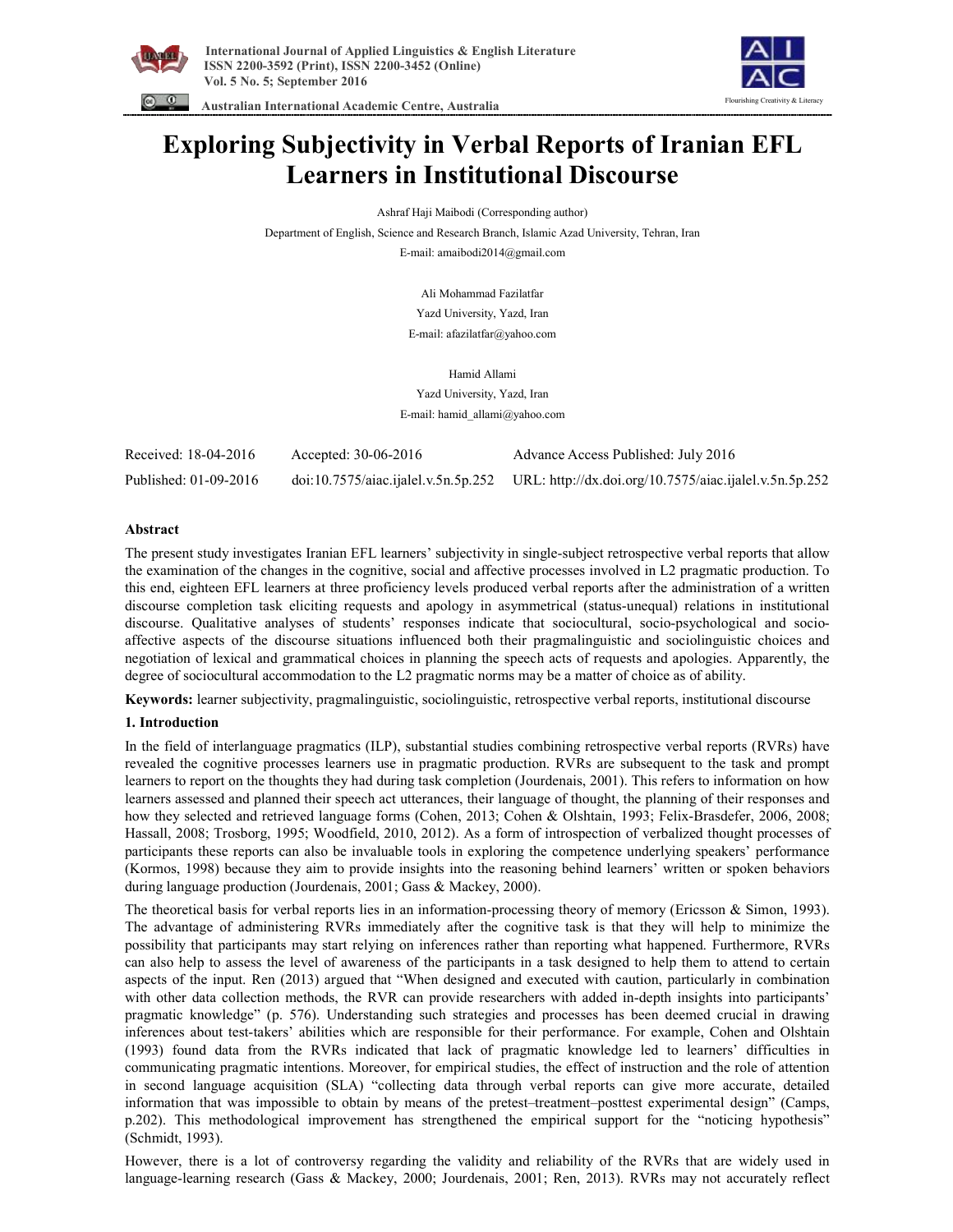participants' cognitive processes or there is a possibility that learners may provide inaccurate reasons for their thoughts. The validity of the RVR may also be affected by over reporting (Nisbett & Wilson, 1977) and learners may hypothesize regarding the cognitive process rather than report actual behavior. That is, they may report more than their cognition. For example, particularly in the case of high-task complexity (Ericsson & Simon, 1993; Gass & Mackey, 2000) it has been noted that some information on cognitive processes may not be accessible by verbal reports (Seliger, 1983). On the other hand, Camps (2003) believed that lack of verbalization does not necessarily mean that learners are not aware of the elements they are processing.

Learners approach the task of learning another language in different ways, according to various individual characteristics. One of these characteristics is the beliefs ((Horwitz, 1999) that are really important because success depends more on what goes on inside the learner than on techniques and materials used and the attitudes they develop will motivate the learner to act in a specified manner. EFL students have different needs, preferences and perceptions that are recognized as a significant contributory factor in the learning process and ultimate success and imposition of change upon these factors can lead to negative reactions. Learners work selectively within their learning environment from their conceptualizations of the conditions and of the language to be learned that they believe to be facilitating or hindering their learning and also upon the linguistic and communicative data made available to them in that environment.

Although verbal reports elicit specific information regarding learners' cognitive processes, to date, only few studies on L2 pragmatics have examined learners' cognitive processes in the performance of speech acts (Cohen & Olshtain, 1993; Fe'lix-Brasdefer, 2008; Hassall, 2008; Ren, 2013; Woodfield 2010, 2012). Hence, the present study that was based on a larger research project (Haji Maibodi, 2016) went a step forward to use the RVRs as a springboard for discussion in search for instances of learners' subjectivity and agency in relation to speech act performance. The focus of the present study was on the intentional and conscious responses given by participants to requests and apologies in institutional discourse that are likely to be influenced by sociocultural, socio-affective and socio-psychological aspects of the context. To this end verbal reports were administered to measure: (1) the cognitive information that participants attended to during interaction; (2) the selection of the language of thought for planning and executing a speech act in status-unequal situations; and finally (3) to understand the role of noticing in ILP. The objective of this study was to find qualitative and pedagogical evidence to the following research question:

· How do EFL learners in the three academic levels (undergraduates, postgraduates and PhD students) explain their language awareness to deliberately converge or diverge from perceived FL pragmatic norms?

#### **2. Review of Literature**

# *2.1 Interlanguage Pragmatics (ILP)*

ILP is the investigation of non-native speakers' comprehension and production of speech acts, and the acquisition of L2-related speech act knowledge (Kasper & Dahl, 1991). The distinction between sociopragmatics and pragmalinguistics (Leech, 1983) is well accepted in pragmatics research. Pragmalinguistic competence is primarily linguistic knowledge for realizing and understanding the speaker's intentions (e.g., knowledge of syntactic structures and semantic formulae for a speech act) and accounts for 'the more linguistic end of pragmatics' (Leech, 1983). Sociopragmatic competence, on the other hand, is knowledge of sociocultural norms and conventions and the ability to evaluate contextual factors in understanding and expressing intended meaning (e.g., semantic content and choice of politeness strategies) and described as 'the sociological interface of pragmatics', referring to the social perceptions underlying participants' interpretation and performance of communicative action (Leech, 1983).

# *2.2 Institutional Discourse*

Institutional discourse, as an important source of spontaneous discourse in ILP research, is the talk that occurs in the course of carrying out an institution's business, usually between an institutional representative and a client (e.g., faculty advisor and graduate student). It is the type of discourse, which is authentic and consequential, and at the same time can be compared to many other samples taken from the same setting. This type of interaction involves an orientation by at least one of the participants to some core goal, task or identity (or set of them) conventionally associated with the institution in question (Bardovi-Harlig & Hartford, 2005). This type of talk usually takes place in relatively fixed locations often at predictable times through the scheduling of appointments or the hours of operation within the institution (Ellis, 2008) and helps in data collection because the nature of such discourse topics can be anticipated in advance (Bardovi-Harlig & Hartford, 2005, p. 15).

# *2.3 Speech act of Requests and Apology*

For the present study, the choice of the two speech acts of request and apology in institutional discourse was based on the following considerations:

- 1. Requests, as pre-events (face threatening acts) (Uso-Juan, 2010; Woodfield & Economidou-Kogetsidis, 2010; Woodfield, 2010) affect the face of the hearer and express the speaker's expectation of the hearer about a prospective action, verbal or nonverbal.
- 2. Apologies, as post events (face saving acts), (Bergman & Kasper, 1993; Blum-Kulka, House & Kasper, 1989; Cohen & Olshtain, 1993; Trosborg, 1995) counteract the speaker's face signaling the fact that the event has already taken place (Brown & Levinson, 1987).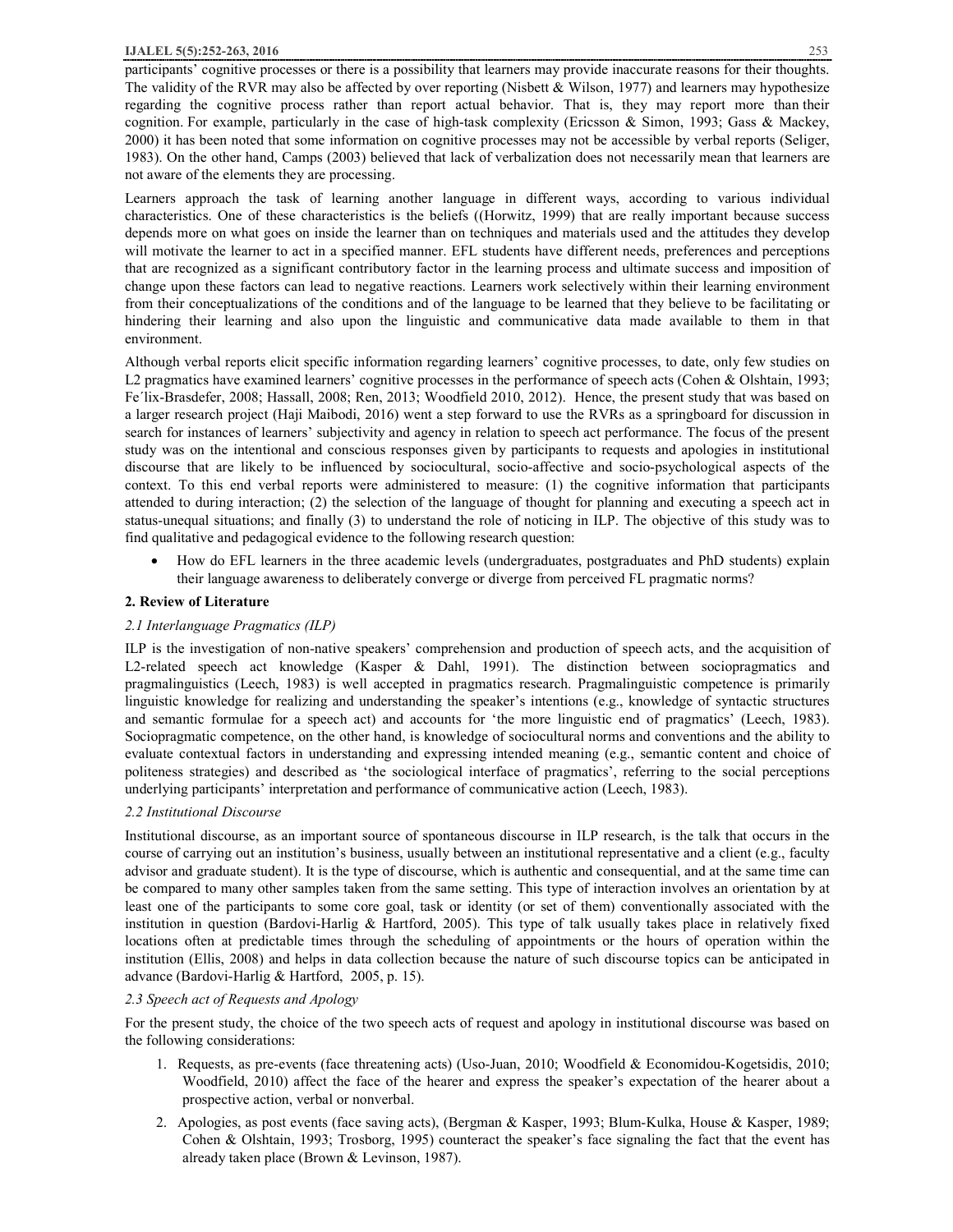3. These speech acts are the most-studied in cross-cultural and ILP and are particularly interesting for a developmental investigation, as they are utterances that EFL learners normally make in their institutional discourse.

#### *2.4 Speech Accommodation Theory*

The speech accommodation theory (SAT) was devised to explain some of the motivations underlying certain shifts in people's speech styles during social encounters and some of the social consequences arising from them. This theory (Beebe & Giles, 1984) originated in order to elucidate the cognitive and affective processes underlying speech convergence and divergence. They maintain that L2 speaker' social variables (e.g., objectively defined social categories such as age, gender, ethnicity, and socioeconomic status) alone would not determine their speech behavior; rather, L2 speakers' "own subjective attitudes, perceptions of situations, cognitive and affective dispositions, and the like may interact to determine their speech outputs" (p. 5).

# 2.4.1 Learner Subjectivity; Agency

Following Weedon (1997) in this study "subjectivity" is defined as "the conscious and unconscious thoughts and emotions of the individual, her sense of herself and her ways of understanding her relation to the world" (p. 32). From a sociocultural point of view, learners are social beings loaded with their own views and perceptions of the world, values, beliefs, morals, feelings, and personal principles. Their subjectivity, as Ishihara (2006) believed may be influenced largely by their own community norms and practices that may sometimes be incongruent with the norms of the second language community.

The construct *subjectivity* is essentially synonymous with that of *social identity* and is used interchangeably. According to Norton (1997), identity refers to "how people understand their relationship to the world, how that relationship is constructed across time and space, and how people understand their possibilities for the future" (p. 410). And the term "subject" is a particularly helpful one, as it reminds us that we are often "subject of" a set of relationships (i.e. in a position of relative power) or "subject to" a set of relationships (i.e. in a position of relative powerlessness)" (Norton & Toohey, 2011, p. 417). Individuals make personal meaning in the immediate social context where their individual dispositions play a pivotal role in the formation and reformation of subjectivity (Ishihara, 2008).

Subjectivity in sociocultural terms has also been identified as its agency-giving nature in its relation to power and institution (LoCastro, 2003; Norton, 1997) and can be defined as a self-reliant, independent, or self-defining capacity to operate with volition and power to bring about an effect, change, or decision. 'Agency' is not simply an individual character trait or activity, but a contextually enacted way of being in the world and has the potential of being related to issues such as volition, intentionality, initiative, intrinsic motivation and autonomy (van Lier, 2008).

# **3. Method**

#### *3.1 Participants*

The verbal reports for this study was gathered from 18 students—males (N=9) and females (N=9) selected from three TEFL groups (eight senior undergraduates, six postgraduates, and four PhD) from two universities. Their ages ranged from 20 to 35 years. Demographic information of the students was related to gender, age, nationality and marital status. The information showed that they had started studying English at school when they were about twelve years old (three years in guidance school and four years at high school) and at the age of eighteen, they had taken a serious interest in the language. None of the participants had ever been to an English speaking country like the U.S.A, U.K or Australia for at least three months. Neither did they have native speakers as teachers nor had specific instructions in pragmatics or speech acts before or during this study. The rationale behind choosing university students as a source of data collection was a convenience of sampling as well as following from most of the prior studies (Woodfield & Economidou-Kogetsidis, 2010) on speech acts in which the participants had been university students. Nevertheless, caution is needed and that is, not to generalize from a group of students to the full range of an overall population.

#### *3.2 Procedures*

Initially, the proficiency levels of the participants were evaluated through the Oxford Placement Test (OPT). Students' were divided to three proficiency levels based on the scores obtained on the OPT —low intermediate, upper intermediate and advanced—according to the standards set by the test itself. Although the OPT is a standard measurement, the KR-21 formula, the reliability index for the OPT in the present study was found to be 0.85, which is considered an acceptable level of reliability.

The RVRs for the present study focused not only on the cognitive processes involved in the planning and execution of requests and apologies but also to study learner's subjectivity and agency after the completion of the Written Discourse Completion Tasks (WDCT). Participants were asked to report on the thoughts they had while they were completing the tasks. The speech act situations concentrated only on the discourse that normally takes place between the faculty and the students. The scenarios represented an area of institutional discourse with the aim that the students will address a professor of a course within their major and could be occasions that they may encounter outside the classroom. The following Table1 gives the list of speech act situations.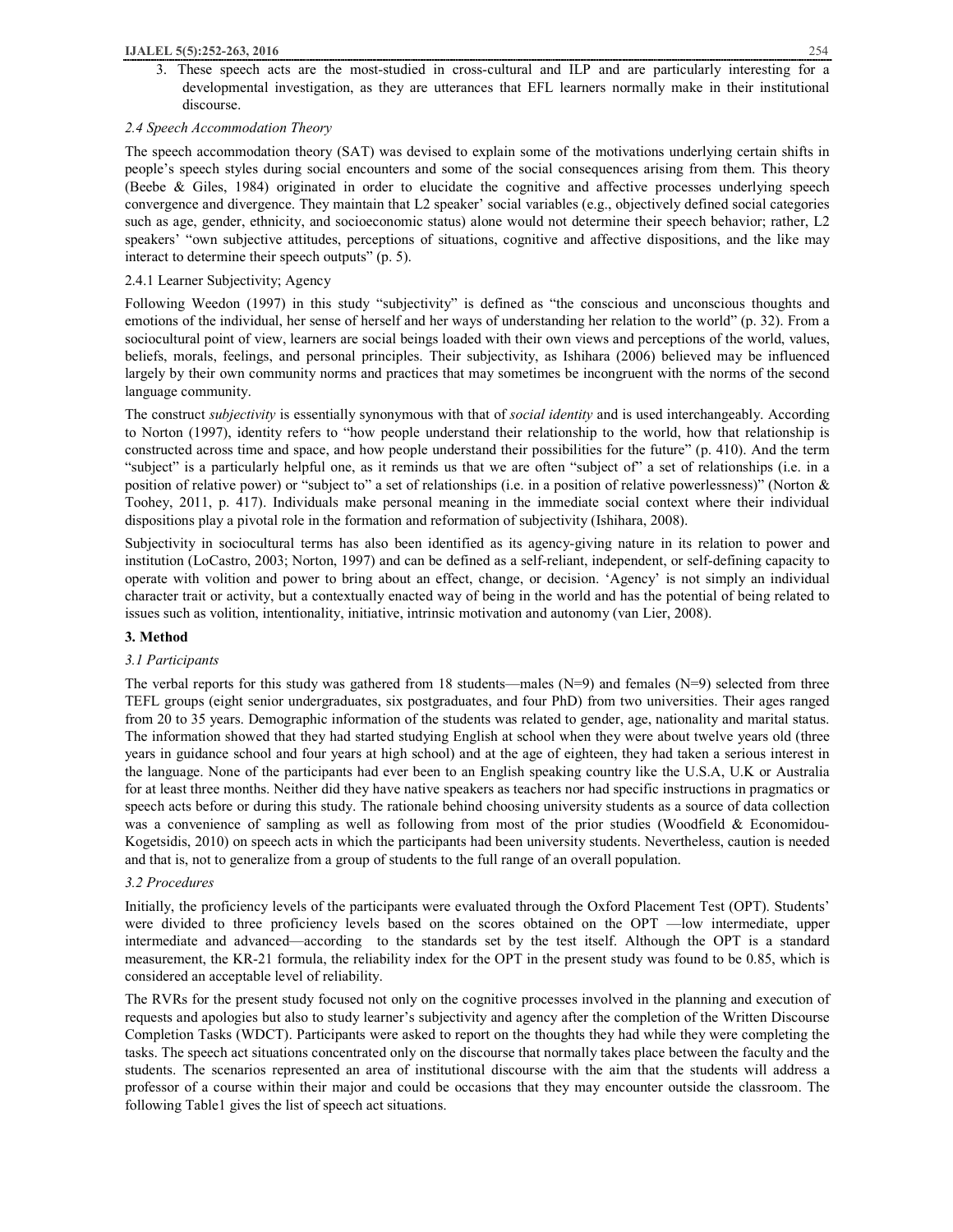| Table 1. List of situations for written discourse completion tasks (WDCTs) |                                                                                 |  |  |
|----------------------------------------------------------------------------|---------------------------------------------------------------------------------|--|--|
| Situation 1: rechecking the paper (request)                                | Situation 6: being late for class (apology)                                     |  |  |
| Situation 2: computer to be repaired<br>(request)                          | Situation 7: asking for interview (request)                                     |  |  |
| Situation 3: spilling tea on borrowed book<br>(apology)                    | <b>Situation</b><br>8:<br>missing<br>appointment<br>(apology)                   |  |  |
| Situation 4: borrowing book (request)                                      | Situation 9: asking for extension for term<br>project (request) enhanced prompt |  |  |
| Situation 5: losing the book (apology)                                     | Situation 10: accident on the stairway                                          |  |  |
|                                                                            | (apology) enhanced prompt                                                       |  |  |

The verbal reports administered were based on students' responses to the WDCTs and included both fixed and datadriven questions (Woodfield, 2010). In the verbalization process, Ericsson and Simon's (1993, p. 198) fixed question helped to formulate the four types of statements: intentions, cognitions, planning and evaluations. These questions included, 'what did you notice about the situation?'; 'what were you paying attention to'; 'were you satisfied with your answer?' In order to avoid asking leading questions, Jourdenais (2001, p. 357) believed that researchers should ask "focused yet open-ended questions and providing contextual cues" will help the learner to reconstruct the situation. For example, 'In task X you said that you felt (utterance) was more polite, can you say more about this?' Moreover, participants in this study were also asked to indicate the language of their thoughts and were given a choice to choose their language –Persian or English—so that they will not be under any pressure. In line with Felix-Brasdefer (2008, p. 203) findings showed that learners switched the language of thought to English when having trouble with pragmalinguistic information. For example,

#### **Which language were you relying on in making your decision: Persian or English?**

- $(1)$  I tried to concentrate more on my English knowledge because it had engaged my mind and I found it much *easier to think in English.*
- (2) *Due to culture gap and the way of thinking, I was searching for the exact words in English.*

In this report, only a few samples are taken into consideration and data analyses of the RVRs centered on the sociocultural, socio-affective and socio-psychological aspects of the context.

#### **4. Results and Discussions**

Following Woodfield (2010, p. 9) an initial coding framework was established. Within this framework, three discrete categories emerged inductively: orientate, solve and evaluate. Initially, the RVRs were coded according to (i) participants' language of thought; (ii) learner difficulties with the methodology; (iii) sources of learners' pragmatic knowledge and (iv) knowledge statements relating to learners' pragmalinguistic or sociopragmatic knowledge. As such, 1,800 verbal reports were taken from the students at the three proficiency levels. All learners orientated to the sociocontextual aspects of the WDCTs reflecting the universal pragmatic knowledge brought to the task (Kasper & Rose, 2002). Analysis revealed that learners evaluated the appropriateness of linguistic strategies in response to the task. This was in line with 'Orientation', which refers to those episodes where participants attend to task goals, task language, and contextual aspects of the WDCTs (Woodfield, 2010).

In general, pragmatic competence in the L1 is the result of language socialization (Kecskes, 2015). The inference is that learners have a certain level of pragmatic comprehension ability, and any variations in the responses could be due to sociocultural considerations of the task, and to an extent linguistic consideration. Data from the present study supported Woodfield (2010) in that RVRs relating to learners' sociopragmatic knowledge evidenced not only learners' assessment of the relative importance of different aspects of the situation but also ways in which such assessment mediated pragmalinguistic choices. Interestingly, learners' analysis of the situational variables such as the interlocutor's age, gender and status of the interlocutor could have been a vital factor that mediates L2 socialization and might constrain L2 learners' opportunity or desire to participate in the community of practice.

#### Was there anything in the situation that you felt you should consider when you decided how to make your **request or to apologize?**

- (1) *I have had such experiences so many times. I know it is useless making such a request. You feel so helpless and ashamed!*
- (2) Very often, when I had such a problem I would always go to my lecturer and talk to him. But here I had to *write it out. Making a request or apologizing is sometimes very difficult.*
- (3) What I could say orally in Persian was difficult to write in English. Finding the proper words to show my *intentions was very difficult* (low intermediate).

Although governed by socio-psychological notions of appropriateness, in line with Ren (2013), learners reported paying increasingly more attention to socio-pragmatics when they responded to each situation of the task. Supporting previous studies (Cohen & Olshtain, 1993; Fe´lix-Brasdefer, 2006: Hassall, 2008; Woodfield, 2010, 2012), collected data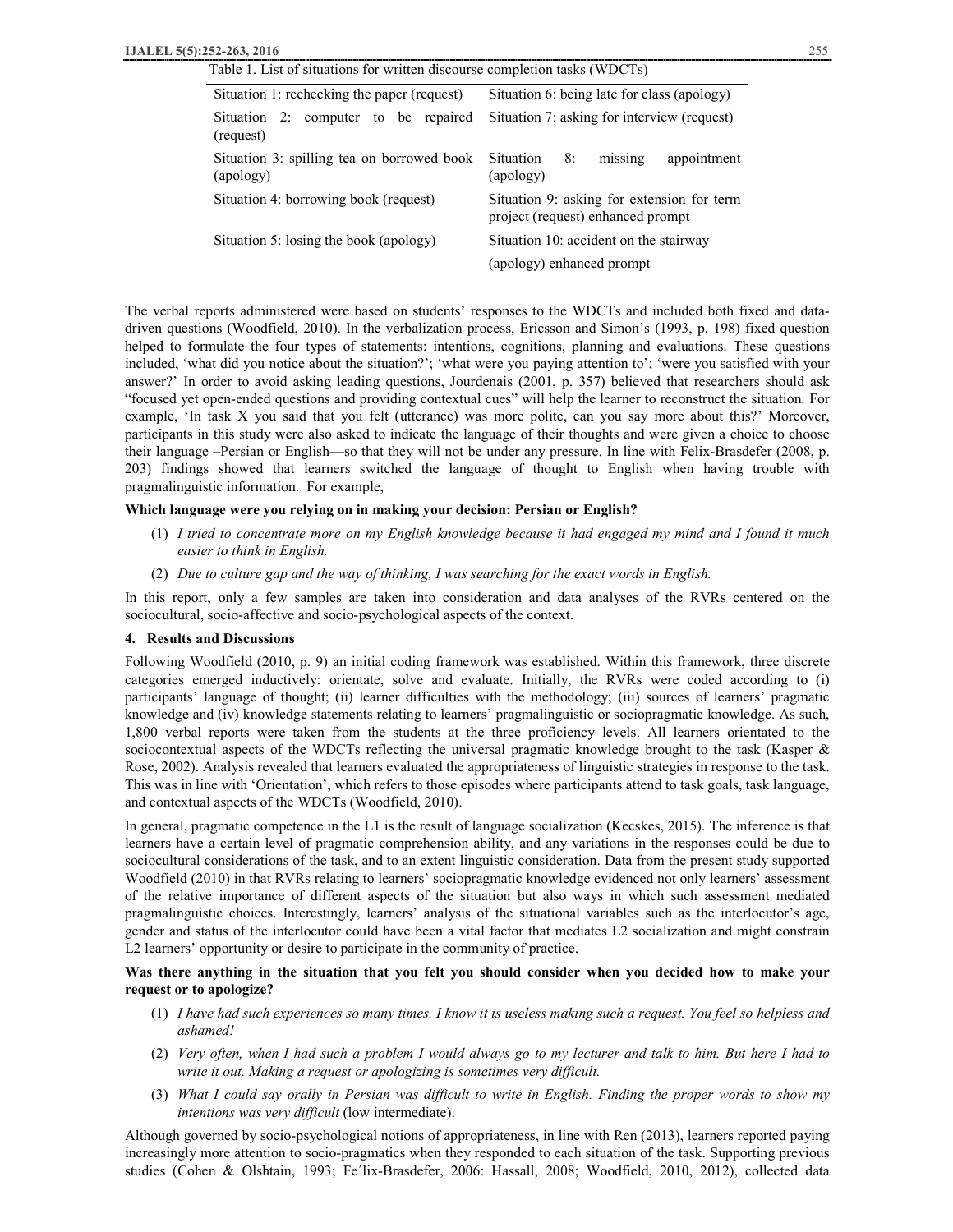pragmalinguistic knowledge and politeness. Especially, RVRs of the low intermediates indicated the influence of perceptions of status-differences between student and tutor (Fukushima, 2000) on planning processes. This was evident in these learners opting for direct strategies indicating that they had difficulties in selecting the appropriate forms according to appropriate levels of directness and indirectness in speech act production. There was evidence of formal instructions on pragmatic choices (Hassall, 2008; Woodfield, 2010). Students reported thinking the utterance through quickly in Persian (L1), before producing it in English (L2), because they felt that they were more confident in their L1 rather in the L2.

# **What were you paying attention to? The type of information you wanted to give.**

- (1) Trying to decide between 'can you/will you' and 'could you/would you' was difficult. I thought using these *words is too rude for my professor.*
- (2) In most of the situations, I was thinking about how the person is going to react to my answer. The reaction of *my lecturer and professor is very important.*

RVRs show that there are many linguistic elements available to a learner that may not be equally used during online processing. For example, the form and the word order will differ largely between the L1 and L2.This highlights the complexity of language processing demands in speech act production for learners and focuses on the key role of noticing the input into L2 learners' pragmatic development (Schmidt, 1993). Ericsson and Simon (1993) believed that training learners to provide protocols might assist them in providing more complete and accurate portrayals of their behaviors. Moreover, Uso-Juan and Martinez-Flor (2014) argued, "RVRs will help researchers to obtain learners' insightful information (i.e. the planning and execution of speech act production, pragmatic knowledge, as well as the attended aspects when uttering speech acts) that is not accessible through an analysis of DCT response data alone" (p. 117).

The second category referred to as 'Solution' related to those language-related episodes (Swain, 1995) where learners generated hypotheses in the form of linguistic strategies in response to the WDCTs and attempted to find a resolution (Woodfield, 2010). Previous ILP studies employing RVRs asked individual learners to retrospect on their choice of forms during oral role-play (Cohen & Olshtain, 1993; Fe´lix-Brasdefer, 2008; Hassall, 2008).

- (1) We had learnt that requests start with 'would you/could you...' I knew I was writing to my lecturer. Mr. *Moradi is very strict but also kind.*
- (2) She is very nice but in such cases, I have no experience. Will you/could you...no I don't like to beg or plead for *something. I like my requests and apologies to be sincere and reasonable.*
- (3) Writing is difficult for me, especially to my professors in the university. I felt so weak while making requests *and clumsy and stupid while apologizing* (female-advanced level).

These participant-initiated reports (Woodfield, 2010) were instrumental in revealing learners' grammatical and lexical difficulties in formulating appropriate written responses to the task.

L2 learner agency has been reported as a form of resistance to accept sociocultural practice of a target language community. When L2 learners find a conflict between their belief and a normative practice of a target language community, they resist emulating it (Ishihara, 2006). The third category 'Evaluation' is related to those utterances in which learners evaluate the appropriateness of linguistic strategies in response to the task (Woodfield, 2010). For example, most of the written productions did not have 'alerters' or 'attention getters.' They did not start with 'Dear' a term that Iranian EFL learners have not come to accept as a 'neutral' form in opening all letters. Even there was no use of 'Good morning/afternoon.' However, some low proficient learners opted for the informal language of 'Hi', 'Hello' or even a simple 'you.' Neither did they have a closing for their responses, like 'thank you' or 'sincerely' or 'respectfully.' Much of the language used to accomplish these purposes is in fact are quite formulaic and conventionalized and students were not aware that these rules have to be adhered to even in writing.

# **Did you open your writing with 'Excuse me, Sir, or Excuse me, Madame'? Why/why not?**

- (1) *No. I am sorry I forgot what I had to say at the beginning.*
- (2) I started with "excuse me." I should have written "Dear." How can I say, "Dear Professor, will you do this *for me…?"*
- (3) Some of your situations wanted an apology. How can I say, "Dear Professor, I am sorry I am happy to tell you *that I lost your book" is this correct? Or "sorry, I spilt tea on your book."*
- (4) I cannot say, "Hello, Sir I lost your book. You see I am sorry." I am not a child. Just imagine, "Sorry Madame *for pushing you down the stairs…"*

These statements show that utterances were related to participants' language of thought, evidence of self and their difficulties with the methodology. Bardovi-Harlig and Hartford (1990) believed that when considering face-to-face office hour consultations, students would be expected to follow a certain social protocol, which includes greetings, some small talk, and leave-taking at the verbal level. These findings revealed that learners opportunity to produce 'comprehensible output' (Swain, 1985) will create the means for them to 'notice the gap' in their interlanguage ability which will later on help them to make adjustments in order to approximate the TL pragmatic norms.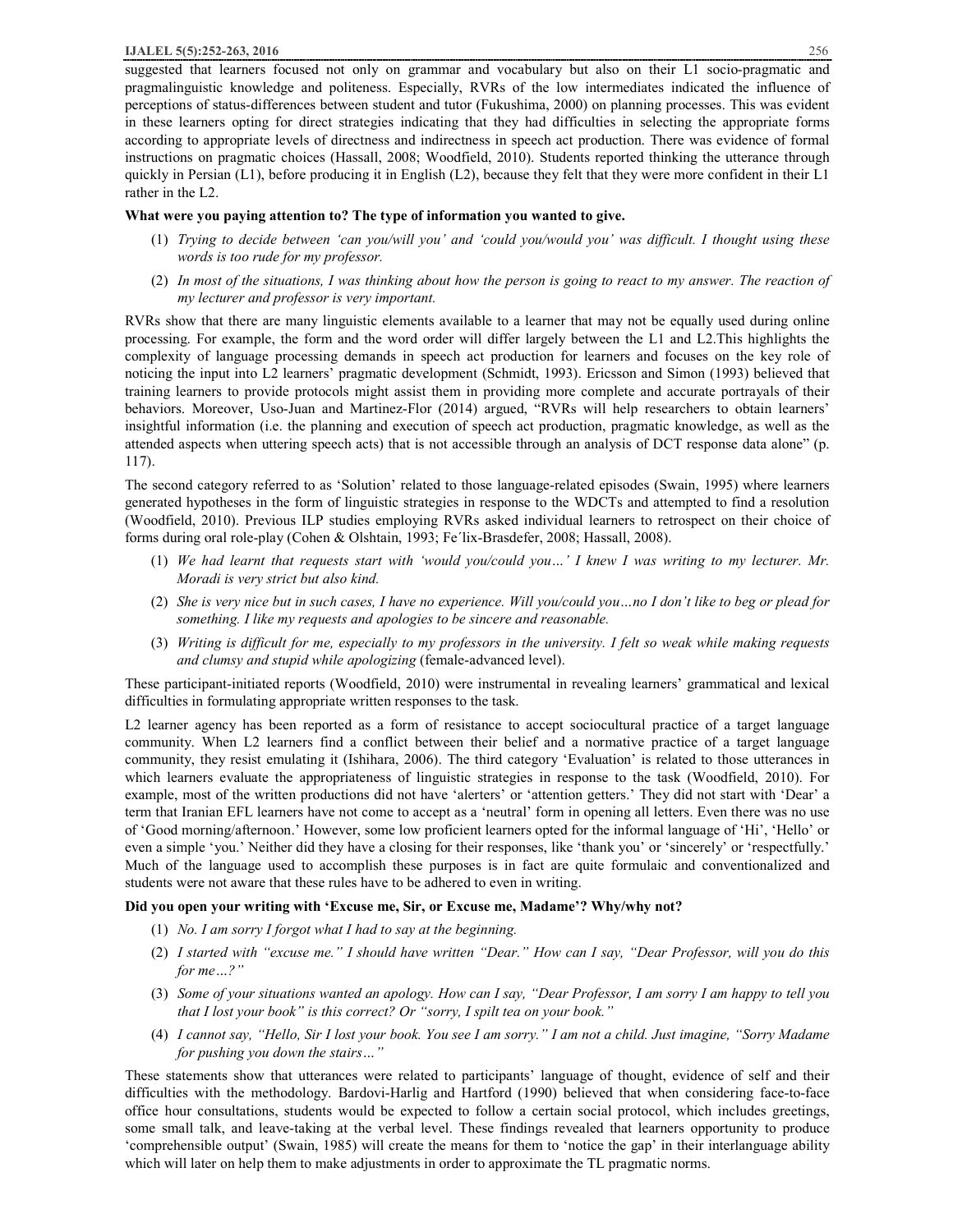In Persian, politeness is achieved mainly through the use of pre-posed supportive moves in which the request is likely to start with an apology, a phatic inquiry, an excuse or even a compliment. Learners of a foreign language already know how to be polite within their own language and culture, but in their attempts to transfer their native conventions to the target language, they may run into unexpected problems. Kecskes (2015, p. 4) believed "pragmatic rules (language use rules), however, are different: not following them may cause misinterpretation of linguistic behavior and many different reactions from the hearers." However, pragmatic function cannot be completely learned even if learners notice what specific term is used for addressing someone; learners are required to recognize why that particular form was used in relation to the social context of the interaction (Schmidt, 1993).

In trying to understand how well students comprehended and responded to the speech act situations a few instances were observed. For example, in taking responsibility for committing an offense that necessitated an apology, males felt embarrassed to apologize. In order not be considered as a careless or clumsy person they preferred to settle the matter without losing face. As Kecskes (2015) believed, "People, no matter how many languages they speak have one pragmatic competence which is modified dynamically depending on the exposure to different languages and cultures and individual preferences" (p. 2).

Surprisingly, the frequent use of 'upgraders' by most of the males showed they did not feel obliged to be more polite. For example, "*Hi Doc! Are you sure you corrected my paper?*" "*Hi lady, sorry for pushing you.*" Previous studies have shown the learning environment to be significant in the development of L2 learners' pragmatic awareness (Bardovi-Harlig & Dornyei, 1998; Schauer, 2006; Woodfield, 2012). Furthermore, evidence from cross-sectional studies examining learners' variation of strategies according to social status (Trosborg, 1995; Rose, 2000) suggest that learners may take time to develop appropriate mapping of linguistic forms to social categories.

- (1) *In Iran, we are very careful when making formal requests. It is difficult for most of us.*
- (2) No, I do not feel ashamed to say 'I am sorry.' But I can never say 'Dear' especially to a male... "Dear *professor I lost your book."*
- (3) I will not apologize or even make an unnecessary request. But if I have to I will think about it (upper intermediate male).

Pragmatic rules of language use function like suggestions and/or recommendations by the members of a speech community, which are based on norms, behavioral patterns, conventions and standards of that community (Kecskes, 2015). Beeman (2001) observed, "The basic dimensions of Iranian society are not terribly complex in a structural sense, but they provide for a rich play of linguistic expression" (p. 40). Few societies take the obligations of status as seriously as the Iranian society.

# **Borrowing a book from your lecturer and then losing it.**

 $(1)$  No, I will never borrow a book from my lecturer. No, I will not do it. Then to lose the book. At the university the next semester, you may have some classes with the same lecturer. I cannot be so careless. I do not know *how to say sorry.* 

#### **Accident on the stairway**

- (2) *I will not write and say I am sorry. I will go and see her personally.*
- (3) *Imagine pushing an aged professor and simply saying, "I am sorry." It is really ridiculous.*

In Iranian life, there are orientations that are positively valued, and others that are negatively valued (Beeman, 2001). Learners' answers demonstrated the influence of considerations of status and power differences on linguistic choices. O'Shea (2000) observed, "All Iranians measure themselves to a great extent by the honor they accumulate through their actions and social interrelations" (p. 101).

# How did you see your relationship with the person you were communicating with? Was it intimate, formal or **informal? Please explain.**

- (1) Yes. I have experienced such situations so many times. I knew that I was writing to my lecturer. It is a very formal situation. I think it is much better than being face-to-face with the person. But I am not good in writing.
- (2) Some of the situations were really embarrassing; yes I would write what I wanted to say orally. There was no *intimacy at all.*

Female participants seemed to be more pragmatically socialized than men. Analysis of their responses showed that they focused on the context and based on the beliefs they hold about language learning they will approach the task according to various learner characteristics.

# **Extension for paper**

- $(1)$  As it is, my professor thinks that females are too lazy. No, I would never make such a request. I would stay up *the whole night and get done with it.*
- (2) Oh! He is very strict. As a PhD student, I do not want my professor to think that I am careless or lazy. I am *always very careful when I approach my professors.*

Iranian EFL learners experience a range of linguistic difficulties in formulating speech acts (requests and apologies) especially in academic contexts. In line with Hassall (2008), in the planning and execution of the speech acts findings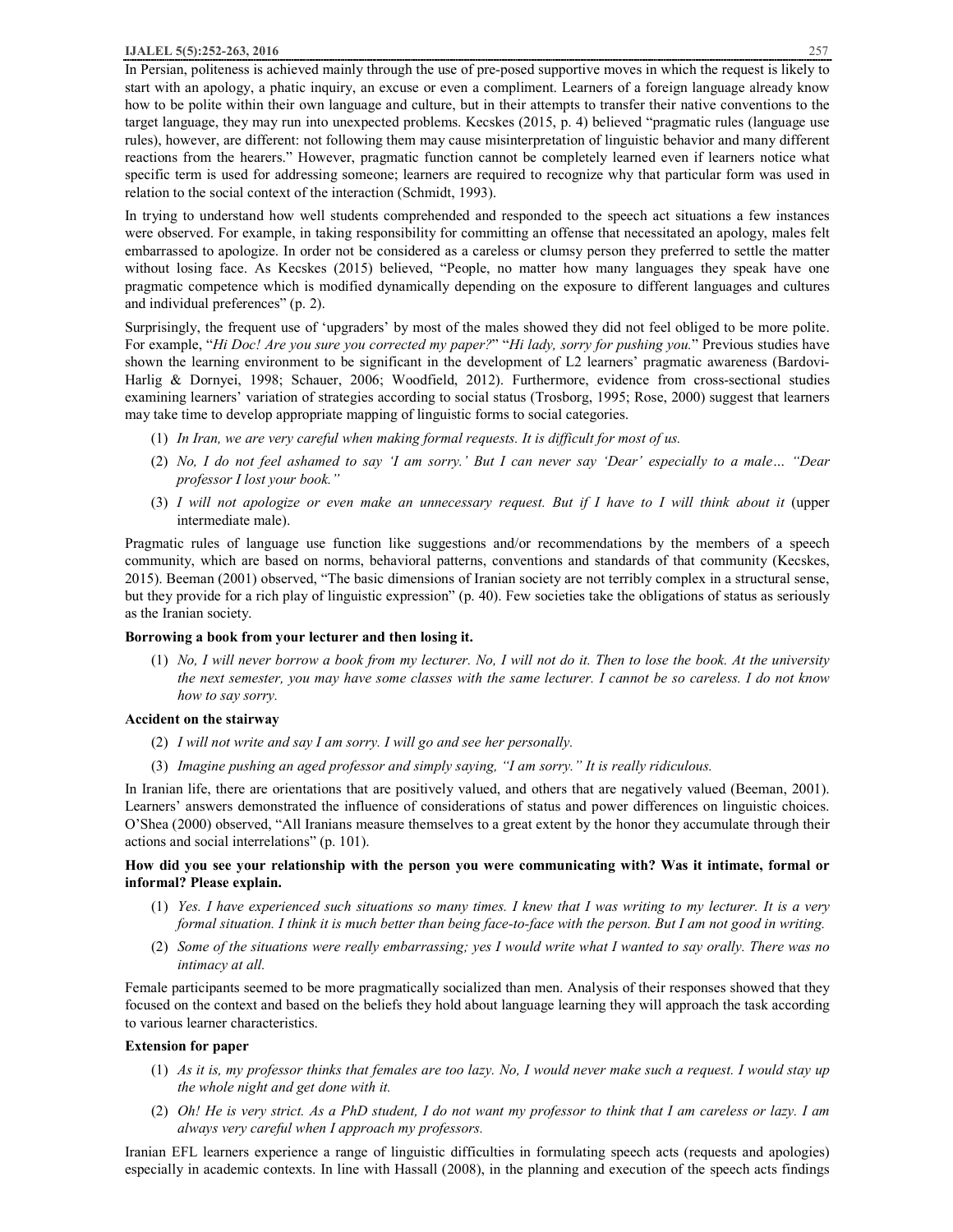from the RVRs indicated a range of thoughts: these included verbal planning; pragmatics (i.e. politeness/social appropriateness); conversational management and emotion/affect. For example, low intermediate learners reported thinking about pragmatics much less often than they reported thinking about the linguistic planning of the speech act. Conversely, unlike Felix-Brasdefer (2006, p. 21), findings showed that the upper intermediates and advanced level reported thinking about pragmatics more often than thinking about linguistic planning. They were aware of the speech act situations and their language clearly focused on the message and varied according to the socio-affective aspects of pragmatic norms.

#### In those situations you wanted to make a request, did you think you are in a position to insist something?

- (1) No. I do not think I will be foolish to let such things happen. The answer I give is important because in the future I may have some courses with that professor. I don't like somebody to think that I am a careless and *irresponsible.*
- (2) For me as a girl I do not like to ask my lecturers to do something for me. No, I will never insist. Of course, I *will be polite and think before I ask for something.*

Persian has its own honorifics and that honorifics are associated with politeness is often taken for granted. Today modern Persian shares with English a rich repertoire of speech act strategies, which is fully exploited in actual use. However, it must be noted that pragmatic competence is largely governed by the attitudes developed by the person. For many, group harmony and solidarity represent fundamental cultural values. In all institutional interactions conforming to the institutional norms (Bardovi-Harlig & Hartford, 2005) involves the use of mitigating strategies to soften the threat incurred to one's face or one's public self-image in communication.

Students evaluated the speech act situations in accordance with choices of linguistic forms for politeness and searches of appropriate content for supportive moves and appropriate lexico-pragmatic items (Woodfield, 2010). Although their responses to the questions were strongly influenced by L1 sociopragmatic knowledge in line with Bialystock (1993) it can be understood that EFL students do have the pragmalinguistic knowledge to form an appropriate request or apology but they have not yet gained full attentional control over that knowledge. However, it must be noted that certain aspects of L2 pragmatics –pragmalinguistic and sociopragmatic– do not develop sufficiently without instruction. Apparently, learners who learn the language in a classroom outside the target culture appear to be less sensitive to appropriateness and place more importance on grammatical accuracy instead (Bardovi-Harlig & Do¨rnyei, 1998).

Analysis of the responses showed that 'noticing' or 'understanding' (Schmidt, 1993) the input had not taken place especially for many of the low intermediates. Difficulties in retrieving appropriate forms were identified. Either they were not aware of the target structure, or some may have been but they did not verbalize their awareness. Under the 'Noticing Hypothesis', when L2 learners encounter problems to communicate their message (i.e., with their grammar), they notice the problems; subsequent input exposure would then help learners notice the gap between their interlanguage and the target language model (Schmidt, 1993).

# **Do you think you need instruction in pragmatics?**

- (1) I do not know. We learn English forms and speech patterns from our books. But I know it is not enough. I think *I have to watch more English films and video clips. Yes, we need proper instructions.*
- (2) I need to learn the appropriate words, appropriate expressions, according to the situations when I request or apologize. Probably, if I knew how to apologize or make a request to your professor. The problem was with *how to say.*

However, findings suggest that not all input that learners are exposed to is available to the learner's developing linguistic system.

# In a situation you had to apologize what words did you choose to show that you would make up for the **situation—compromise?**

- (1) Trying to apologize in English is very difficult for me. In Persian, it is much better. How can I tell my teacher *that I am truly sorry in English? I do not know the proper words.*
- (2) As a male, I am proud to tell you that I will apologize whenever I have done something wrong. It is much easier to apologize in Persian. It sounds more sincere. But never for an incident I did not do on purpose.

Essentially, institutional discourse is marked sharply by the distinction that is held constant between power, social distance and relative imposition. Students are aware of the type of conversation that normally takes places in the exchanges between the faculty (lecturer or professor) and the student at large. Considerations of status differences and social power are significant and these sociolinguistic considerations clearly influenced learner perceptions reflecting performance in varying degrees.

# **Please think of the situations once again. How serious or important were the situations?**

- (1) The situations were the ones that we normally experience in our university. But personally, I will never let *such things happen.*
- (2) The status and the social power of my lecturer at the university are very important for my future. I have always *been polite in my life and I will never misbehave either in words or in actions.*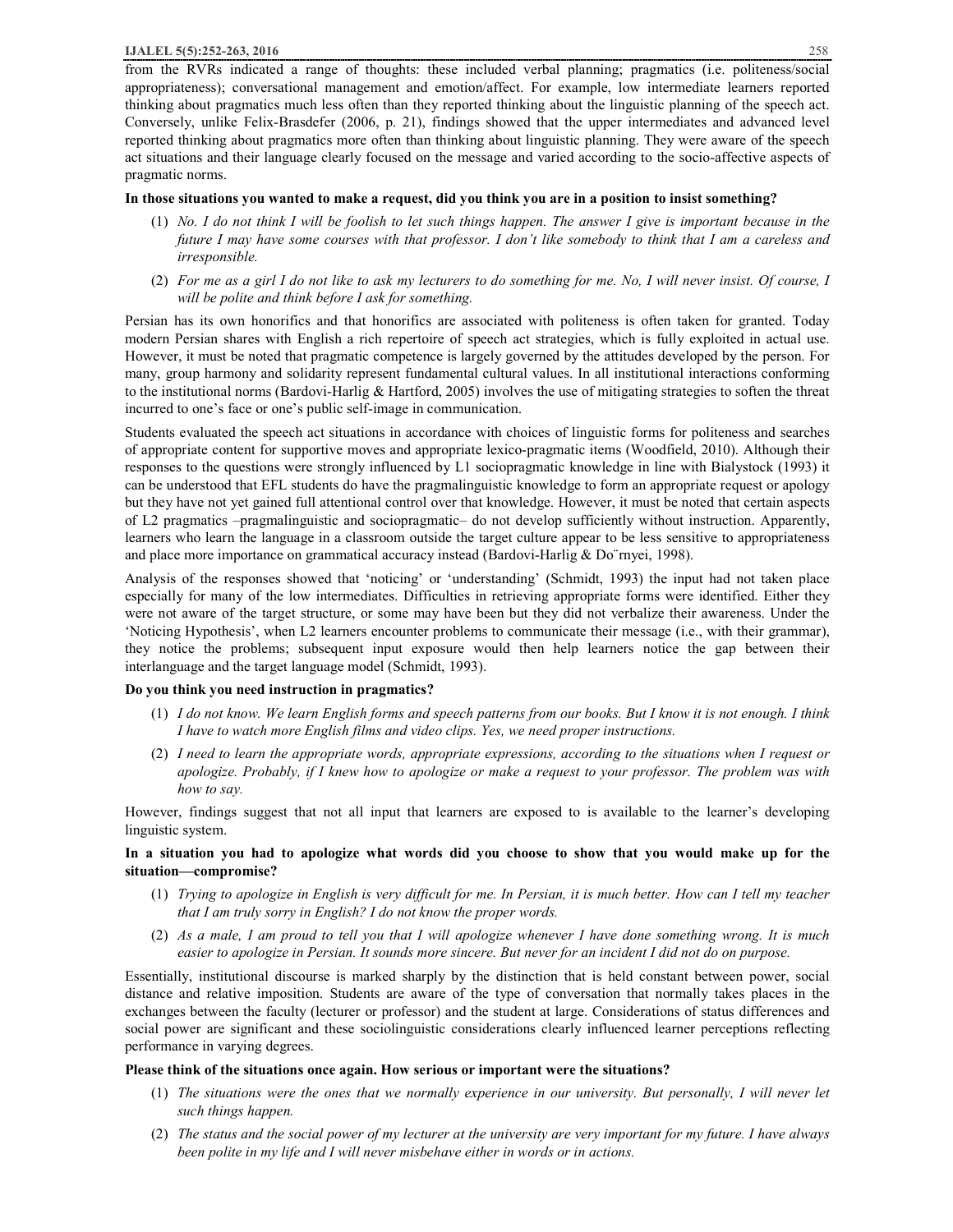According to Hassall (2008) verbal reports, ask learners to report whatever they were thinking and then examine those reports to gain insights into what they know about pragmatics and how they acquire pragmatic knowledge and ability. In response to:

**How did you see the situations? Which language was easier-English or Persian when you were writing the answers? Why/why not?** Those students who felt that they diverged from the target language norms wrote:

- (1) I am an Iranian and I am living in Iran. I am studying English but it is not my mother tongue, I do not think in *English all the time. Like an Iranian, I will approach my professor and tell him what happened.*
- (2) I can never be like an American student. In Iran, our lifestyle even the way we speak, think and act is different. When I had to make a request or apologize, I was thinking of my professor who is also an Iranian like me.
- (3) Yes I did. Because when I want to write, I have to think of the words to be used. If I could answer in Persian, I *knew what to say and how to say it.*

#### Do you think there is a difference between a teacher, tutor, instructor, lecturer and a professor? What is the **difference?**

- (1) In Iran there is great difference regarding social position and prestige. I can talk to my schoolteacher very, *very easily but in the university, our lecturers do not want to understand us.*
- (2) I can ask my schoolteacher for something. But here I have to be careful when I ask something from my *professors. We are young and many things will happen.*

From the above responses, it is clear that many of these learners associated their language use with their personality and social identity rather than with the foreign language itself. Moreover, those students who were detected as the divergent group believed that their response depended on the person to whom they were writing. Although the idea of always assessing the social relationship between the speakers was second nature to language speakers, the divergence group seemed to have based their assessment more on their L1 norms. Interestingly many of the male students chose to use the values of their Persian culture as the basis of their performance in L2.

#### **Did the hearer's status/position affect your language and the way you addressed him/her?**

- (1) I knew I had to write to my lecturer. I was searching for the correct words. I tried to think in English. I wanted *to use Persian expressions. Writing in English is difficult.*
- (2) It is easier to say T'm sorry' but asking your professor, 'will you...?' 'Can you....' is not easy. I will talk to my lecturer. As a PhD student, I did not want to be careless or make use of some excuses that will show how *careless and stupid I am.*

Pragmatic awareness has been described as important in the generation and negotiation of meaning. It has been engaged when speakers evaluate context in their formulations of certain speech acts, such as (Bergman & Kasper, 1993). Pragmatic norms are believed to be a range of tendencies or conventions for pragmatic language use that are not absolute or fixed but are typical or generally preferred in the L2 community. The pragmatic difficulties reported in the RVRs indicate the importance of acquiring L2 pragmatic knowledge. Learners' judgment of L2 pragmatic norms and perception of their own language and their attitudes of the learned language had a determining influence on language use. For example, in contrast to Hassall (2008) the upper intermediate learners in this study reported thinking about both the pragmatics and linguistic consequences of their language.

#### **What do you think native speakers of English would say?**

- (1) *Yes, I regularly watch American movies and lifestyle. But I was not sure whether an American will*  respond like the way I did. Remember that they are native speakers of English and they have a full *command of the language.*
- (2) For me the situation was in an Iranian context and as a Persian speaker, I was careful that I would not hurt my professor's feelings. I have to be sure that he has positive impressions about me. Writing in *English is difficult for all of us.*
- (3) Americans will not think like me. And even if I want to be like them in the university this type of behavior will not be approved. In America, I think you are free to express yourself more directly. I heard about this *from my friends who study there.*
- (4) *In our society, requests to friends are usually made straightforwardly. However, I think American society*  values individualism and people do not like to interfere in other's freedom of act or privacy. Here we are *closer—we care.*

In line with Hassall (2008) and Ren (2013), acquiring pragmatic knowledge can also be a major task for the adult L2 learners. Hassall (2008, p. 79) believed that FL learners, even when performing pragmatically sensitive tasks, pay more attention to expressing their propositional message with adequate clarity than they do to being adequately polite. These tasks still demand a good deal of conscious effort from them and so consume most of their language processing capacity. This means they are unable to pay more attention to pragmatics without suffering cognitive overload.

Students' responses to the speech act situations were not based on the instructions they had received, but rather on their created intentions. They reported that they had gained this knowledge through their use of language both inside and outside the classroom. As Sharifian (2013) observed, many learners bring the conceptual system that they have developed while learning their L1 into the learning of an L2, assuming that every single unit of conceptualization in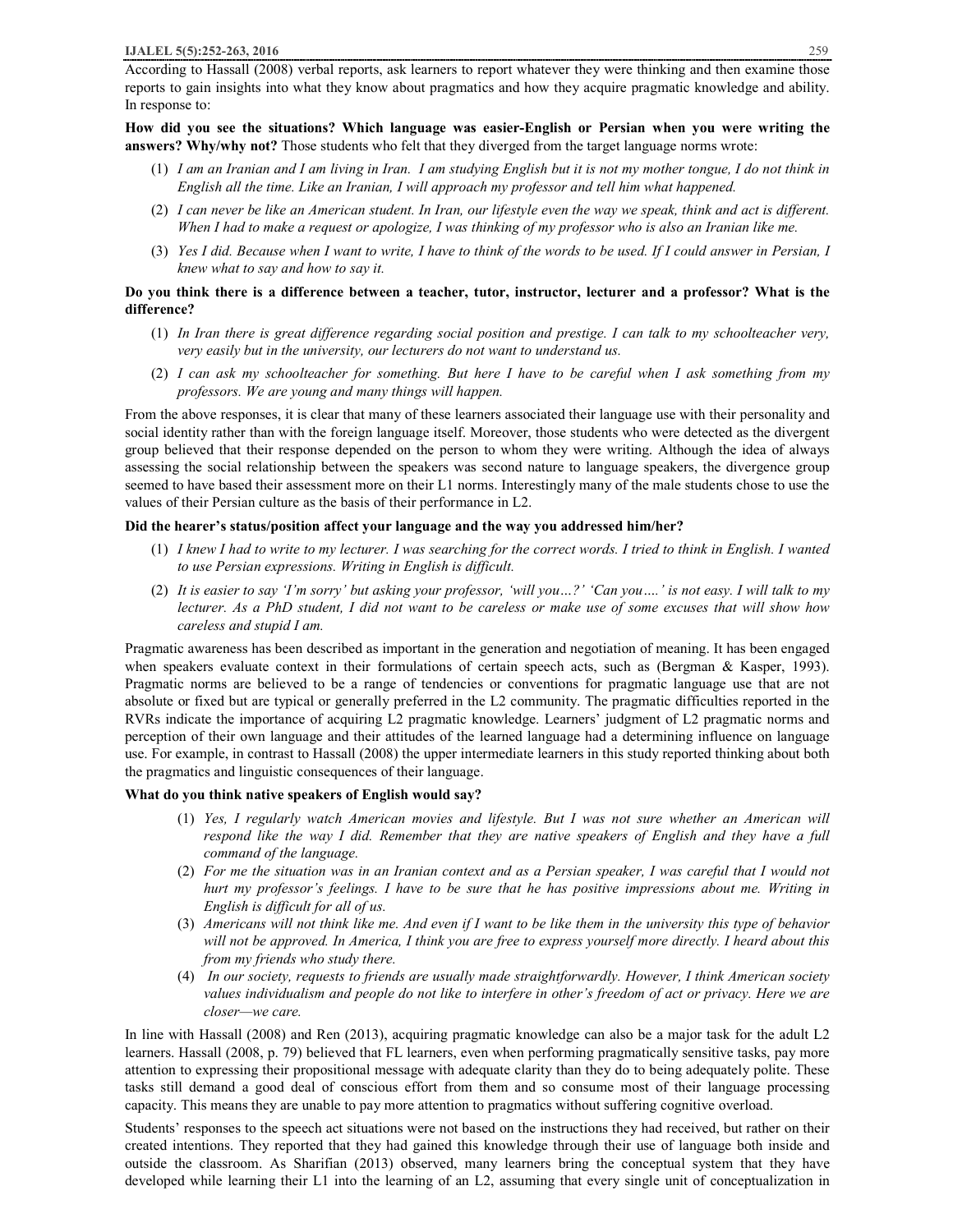their repertoire has an equivalent in the conceptual system associated with the L2. Bialystok (1993) argued that acquiring knowledge is of relatively minor importance for adult L2 learners of pragmatics. They generally produce inappropriate utterances not because their knowledge is deviant but because they cannot access it rapidly enough to use it when they need it.

- (1) Do you mean the language? Yes. I think Americans are friendlier with their professors. I remember a reading *on 'Culture Shock' there you see the difference.*
- $(2)$  I understood the situations but I did not see anything serious about the events. We are young and many things will happen. Our lecturers too have to be understanding. Why don't they want to think that all that we do is *unintentional?*

In different social situations, people engage actively in communication with different interlocutors and in fact, experience self- identity shifts because of their English learning experience. For example, advanced learners because of their individual differences (language experience, age, gender) seemed to be more self-confident in their responses. No doubt, their RVRs revealed features of self-identity or subjectivity. They largely appeared to emulate perceived FL norms because they were aware of the negative repercussions of diverging from FL pragmatic norms, yet sometimes still opted to express their subjectivity by resisting those norms. These were the responses given to **situation 1** (see Table 1) by three female-advanced learners:

- (1) Excuse me, Dr. G. I saw my marks and I am not happy with it. I think I have done better and I deserve *something better. My paper has to be rechecked.*
- (2) Good morning. Dr. A, I had done my level best for my linguistics exam. But there seems to be some problems *about my marks. I think there is discrimination because of my age or because of that …*
- (3) Dear Dr. F, I had some problems but I do not think these are my marks. Will you kindly allow me to see my *paper?*

Interestingly, one of the factors that determine the relative status of individuals in the Iranian society is gender. In this social structure, there are asymmetries between men and women with respect to power, status, and autonomy and role visibility. Iranian women are expected to be more polite and use honorifics more than men to maintain their composure and dignity and they are criticized easily for being impolite or behaving inappropriately and sometimes, these criticisms can be severe too. Students were told that their responses seemed to be rude. Their response was: (interview)

- (1) You are right! But you see I am a teacher too and I am not a lazy student. I know what it means to be partial. My Professor knows me very well. I have been pushed around a lot. They do not treat women properly in *classes. I feel so hopeless when I have to make a request.*
- (2) I have always felt this discrimination between me and the other students who are much younger than I am. I *can understand how a student will feel.*
- (3) I have always been on time in submitting my assignments. But I cannot understand why my professors behave *like this. Someone has to tell them to be just and impartial.*

Appeal to hearer for understanding and leniency may signal warmth, intimacy, solidarity, and common ground. Supporting Ishihara (2006, 2008) the RVRs show a defensive orientation towards saving one's own face by justifying or explaining the reason for their failure. The learner perceives the language (a linguistic expression in context) as it relates to him/her and at the same time, reexamines his/her sense of identity in light of the meaning perceived (*cf*. van Lier, 2008). In exercising their agency, learners are making an effort to make an initiative to be heard, to be original by saying something new and different. Norton (1997, p. 410) argued that learners are in search for a desire for recognition, a desire for affiliation, and a desire for security. Apparently, students seemed to rely on their beliefs, values, and personal principles (i.e., equality beyond social status/gender) that they held under those circumstances and applied these standards to interpreting the speech act situations and using the FL in those particular contexts. In contrast to females whose subjectivity was reflected as self-identity, males' notions of identity were mostly related to their language and culture. This initiative taking of learners open up new pathways for teaching and learning.

From the RVRs, it can be understood that learners are situated in their lives and their learning contexts differ from one another. In order to get their message across it appears that learners first focus their energies on the basic lexical and syntactic elements of the particular language before they engage in mitigation. Cultural conceptualizations may not be equally imprinted in the mind of every individual member of a cultural group but are rather *more or less* shared between the members (Sharifian, 2013). In addition, Iranian EFL learners due to their own cultural, religious and social upbringing are constantly reminded of the consequences of their thoughts and behavior in terms of what others may say or think about them.

#### **Was there anything in the situations that you felt you should consider, like when making a request/apology—was anything particularly important about the situations?**

- (1) I think I had to be polite because I wanted an extension for my assignment. I knew I was writing to my *professor but I could not find the right words.*
- (2) *Everybody expects a female student to be polite, obedient and careful. Not a…*
- (3) Some of the situations were embarrassing and I felt more involved. I was trying to be formal in my requests *and sincere in my apologies. I wanted to be polite.*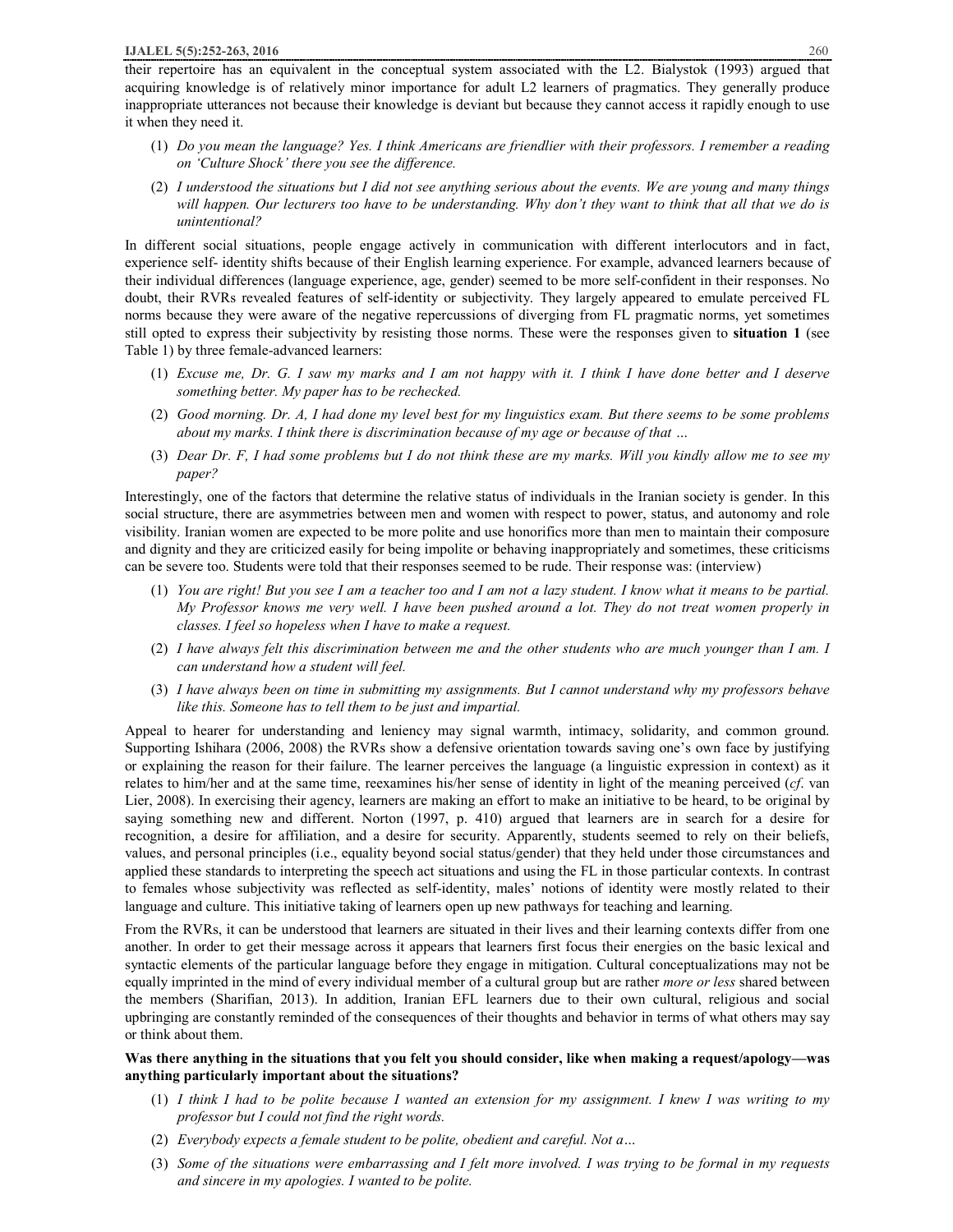EFL learners with high linguistic competence feel worried about their lack of pragmatic competence. They perceived the verbalization of the speech acts as one of incurring indebtedness or asserting a reciprocal social relationship, as is often the case in their L1s and this very often entails an obligation not only for the speaker, but also for the hearer to comply.

# (1) The lecturer is older has a high social status and is completely different to a friend so I have to be more formal I do not know how the English people say to the teacher. My professors' reaction is important. I do not know...

The verbal reports provided timely insights into current states of the learners' socio-pragmatic knowledge and the sources of that knowledge (Ren, 2013). Evidently, the learning environment (Hassall, 2008; Woodfield, 2012) influences the EFL learners' knowledge and this can be a significant factor in the development of L2 pragmatic awareness. Culturally based differences occur when language learners need to perform a particular speech act they will select from a variety of strategies and linguistic forms that are based upon the social norms and linguistic forms that characterize their first language. In line with Cook (1999), it is clear that the context that the student brings to understand a message may differ among individuals because of their internal states and cognitive abilities. L2 users are not failed native speakers. As Kesckes (2015) observed, "Socio-pragmatic norms and conventions concerning appropriateness developed through L1 are very influential and difficult to change. Exposure to and immerging into the new language and culture are not enough to change them" (p. 3).

Just imagine telling your lecturer you spilt tea on his book. No, I will never apologize. I may even have a few courses the next semester. I will replace the spoilt book with a new one. He is my superior. I should respect *him.* (Female participant).

The RVRs show that a speaker needs to reconsider a series of factors that may have an influence on his/her assumption of responsibility, and therefore emphasize his/her innocence by not feeling the need to apologize. Dorneyi (2009) believed that L2 learners are engaged in an ongoing appraisal and response process, involving their continuous monitoring, evaluating how well they are doing in a task, and then making possible amendments if something seems to be going amiss. According to Beeman (2001), affectivity is a communicative dimension in language that is by nature systemic. Sincerity is the assessment by addressees in that the expressions are true representations of their feelings and emotional state. For Iranians, power and status relations between addressers and addressees are of paramount importance, as are settings in which emotional display of language takes place. To be more explicit, a person in order to present the self, will definitely chose the language in a particular situation. Individuals have their own beliefs and principles regarding language and the way they would like to identify themselves; their linguistic choices clearly affect learners' comprehension of pragmatic meaning. Positive face is a person's desire to be approved of by selected others whereas negative face relates to the desire to act according to one's will despite their disapproval of one's chosen course of action. Evidently, in all social interactions every individual cultivates a sense of self-identity that is expressed through the language he/she chooses to use. This identity is largely dynamic in that, it constantly changes according to the interlocutor (s), the social situation and the context. Identity is not simply given but built up through symbolic interactions and the use of language is entailed in the process of identity construction. The learning and use of a language other than the L1 is bound to have an impact on the person as a whole. Accepting or rejecting the L2 norms and patterns of social interaction need conscious acts by the language learner and the selection of the appropriate form and strategies that are likely to be constrained by L1cultural communicational patterns.

# **5. Conclusion and Implications**

In sum, the verbal reports showed how learners create and test different hypotheses about the nature of the target pragmatic structure. Overall findings indicated that students' evaluation of the situational variations helped in their assessment of the speech act situations and in their ability to make adjustments in accordance with the contextual variables of social power, social distance and degree of imposition/severity of offence. Qualitative analyses showed the strong interaction of learner subjectivity with the learner variables of language proficiency, gender and age relating to learners' sociopragmatic knowledge and ways in which such assessment mediated pragmalinguistic choices. The RVRs identified occasions where learners intentionally either accommodated to or resisted perceived L2 pragmatic norms, and probed how they arrived at those decisions. While the participants largely converged toward L2 norms to emulate the target language pragmatic norms, occasionally intentional divergence from L2 norms was evident in their resistance to pragmatic uses of salutations and higher-level honorifics. They may sometimes feel inhibited in adopting certain TL norms that are foreign to their own cultural behavior patterns and may refrain from performing according to patterns they are taught. Their agency can be accounted for in terms of speech accommodation theory (Beebe & Giles, 1984) which views pragmatic decisions as an enactment of social, psychological, and affective dispositions.

Whatever I say, an English person will look at me as an Iranian. I like English and I like Persian. Persian is *my mother tongue. No, I cannot and I will never say 'Dear' to a male lecturer.* 

From the RVRs, it can be understood that the task of learning English is much more than learning a set of grammatical rules and lexical items for those speakers of Persian whose general communicative behavior is governed by Persian schemas (Sharifian, 2013). Psychological and socio-cultural notions of what is polite and appropriate differ widely among languages and strategies for pragmatic behavior are closely tied to self-identity and social identity. O'Shea (2000) believed that, "All Iranians measure themselves to a great extent by the honor they accumulate through their actions and social interrelations" (p. 101). Context is a reflection of one's cognitive state because it contains all the facts that one is aware of or is capable of becoming aware of, however, once learners have a good understanding of certain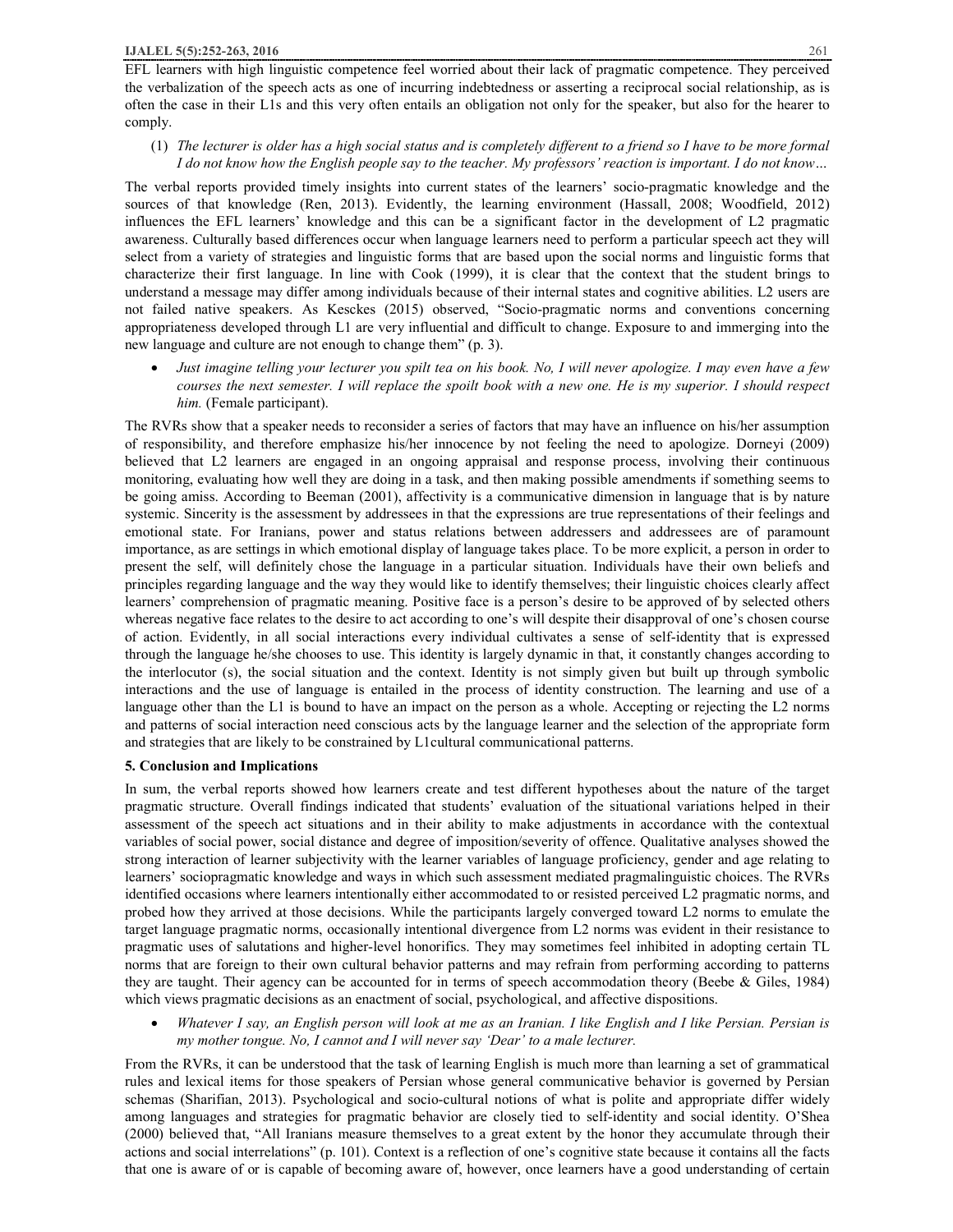L2 pragmatic norms, it should remain their prerogative to decide whether to emulate or resist them (Ishihara, 2008). RVRs can help the EFL teacher to move away from a focus on language forms alone to a focus on pragmatics, i.e. how language is used to do things in social contexts. Through determining the source of a particular speech act behavior, understanding these values and attitudes are essential to ensure that learners can interpret interactions as intended by their interlocutor and communicate their message exactly as they wish in the L2.

#### **References**

Bardovi-Harlig, K. & Dornyei, Z. (1998). Do language learners recognize pragmatic violations? Pragmatic versus grammatical awareness in instructed L2 learning. *TESOL Quarterly, 32* (2), 233-262. http://dx.doi.org/10.2307/3587583

Bardovi-Harlig, K. & Hartford, B. S. (1990). Congruence in native and nonnative conversations: Status balance in the academic advising session. *Language Learning, 40* (4), 467-501. http://dx.doi.org/10.1111/j.1467-1770.1990.tb00603.x

Bardovi-Harlig, K. & Hartford, B. S. (2005). *Interlanguage pragmatics: Exploring institutional talk*. Mahwah, NJ: Lawrence Erlbaum Associates, Publishers.

Beebe, L. & Giles, H. (1984). Speech accommodation theories: A discussion in terms of second language acquisition. *International Journal of the Sociology of Language,* 46, 5-32. http://dx.doi.org/10.1515/ijsl.1984.46.5,

Beeman, W. (2001). Emotion and sincerity in Persian discourse: Accomplishing the representation of inner states. *International Journal of the Sociology of Language,* 148, 31-57. http://dx.doi.org/10.1515/ijsl.2001.013,

Bergman, M. L. & Kasper, G. (1993). Perception and performance in native and nonnative apology. In G. Kasper, & S. Blum-Kulka (Eds.), *Interlanguage pragmatics* (pp.82-107). NY: Oxford University Press.

Bialystok, E. (1993). Symbolic representation and attentional control in pragmatic competence. In G. Kasper, & S. Blum-Kulka (Eds.), *Interlanguage pragmatics* (pp. 43-57)*.* Oxford: Oxford University Press.

Blum-Kulka, S., House, J. & Kasper, G. (Eds.). (1989). *Cross-cultural pragmatics: Requests and apologies.* Norwood, NJ: Ablex.

Camps, J. (2003). Concurrent and retrospective verbal reports as tools to better understand the role of attention in second language tasks. *International Journal of Applied Linguistics, 13* (2), 201-221. http://dx.doi.org/10.1111/1473- 4192.00044

Cohen, A. D. (2013). Verbal reports. In C. A. Chapelle (Ed.), *The encyclopedia of applied linguistics* (pp. 1-5). Blackwell Publishing Ltd. doi: 10.1002/9781405198431.wbeal1261

Cohen, A. D. & Olshtain, E. (1993). The production of speech acts by EFL learners. *TESOL Quarterly, 27*(1), 33-56. http://dx.doi.org/ 10.2307/3586950

Cook, V. (1999). Going beyond the native speaker in language teaching. *TESOL Quarterly, 33*(2), 185-209. http://dx.doi.org/ 10.2307/3587717

Dorneyi, Z. (2009). Individual differences: Interplay of learner characteristics and learning environment. *Language Learning, 59* (Suppl. 1), 230–248. http://dx.doi.org/ 10.1111/j.1467-9922.2009.00542.x

Ellis, R. (2008). *The study of second language acquisition*. Oxford: Oxford University Press.

Ericsson, K. A. & Simon, H. A. (1993). *Protocol analysis*. Cambridge MA: The MIT Press.

Fe´lix-Brasdefer, C. (2006). Speech act perception in interlanguage pragmatics: Exploring the minds of foreign language learners. *Series A: General & Theoretical Papers No. 652*. University Duisburg-Essen: Essen.

Fe´lix-Brasdefer, C. (2008). Perceptions of refusals to invitations: Exploring the minds of foreign language learners. *Language Awareness,* 17, 195-211. http://dx.doi.org/ 10.1080/09658410802146818

Fukushima, S. (2000). *Requests and culture*. Bern: Peter Lang.

Gass, S. & Mackey, A. (2000). *Stimulated recall methodology in second language research.* Mahwah, NJ: Lawrence Erlbaum.

Haji Maibodi, A. (2016). *Assessing the impact of individual differences on the interlanguage pragmatics of the Iranian EFL learner in institutional discourse*. Tehran, Iran: Science and Research Branch, PhD dissertation.

Hassall, T. (2008). Pragmatic performance: What are learners thinking? In E. Alcon Soler, & A. Martinez-Flor (Eds.), *Investigating pragmatics in foreign language learning, teaching and testing* (pp. 72-93). Bristol, Avon: Multilingual Matters.

Horwitz, E. K. (1999). Cultural and situational influences on foreign language learners' beliefs about language learning: A review of BALLI studies. *System,* 27, 557-576. http://dx.doi.org/ 10.1016/S0346-251X (99)00050-0

Ishihara, N. (2006). *Subjectivity, second/foreign language pragmatic use, and instruction: Evidence of accommodation and resistance*. Department of Curriculum and Instruction, University of Minnesota, PhD Dissertation.

Ishihara, N. (2008). *Transforming community norms: Potential of L2 speakers' pragmatic resistance.* Proceedings of the 2008 Colloquium on Applied Linguistics. Japan: Temple University.

Jourdenais, R. (2001). Cognition, instruction and protocol analysis. In Peter Robinson (Ed.), *Cognition and second language instruction* (pp. 354-375). Cambridge: Cambridge University Press.